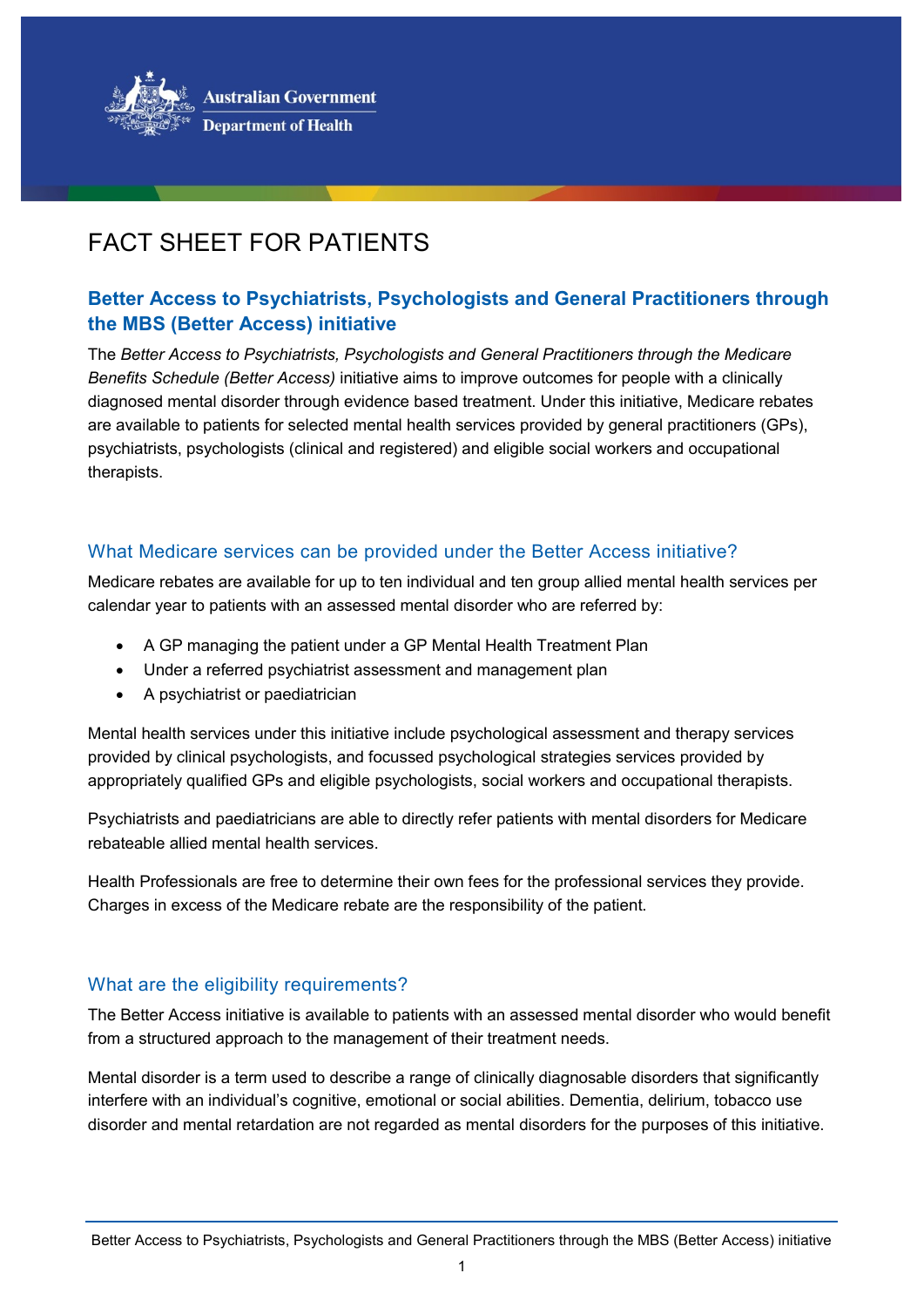# How can I access these services under Medicare?

#### STEP 1

Visit your GP who will assess whether you have a mental disorder and whether the preparation of a GP Mental Health Treatment Plan is appropriate for you, given your health care needs and circumstances. If you are diagnosed as having a mental disorder, your GP may either prepare a GP Mental Health Treatment Plan, or refer you to a psychiatrist who may prepare a psychiatrist assessment and management plan.

Alternatively, your GP may refer you to a psychiatrist or paediatrician who, once an assessment and diagnosis is in place, can directly refer you to allied mental health services. Whether a patient is eligible to access allied mental health services is essentially a matter for your treating health practitioner to determine, using their clinical judgement and taking into account both the eligibility criterion and the general guidance.

# STEP 2

You can be referred for certain Medicare rebateable allied mental health services once you have:

- A GP Mental Health Treatment Plan in place; or
- Are being managed by a health practitioner under a referred psychiatrist assessment and management plan; or
- Been referred by a psychiatrist or paediatrician.

Your GP, psychiatrist or paediatrician can initially refer you for a course of treatment up to six individual and six group allied mental health services, which may comprise of psychological assessment and therapy by a clinical psychologist or focussed psychological strategies by an allied mental health professional. It is at the clinical discretion of your referring practitioner as to the number of allied mental health services you will be referred for (to a maximum of six in any one referral).

All patients require a current Mental Health Treatment Plan (MHTP) in place to claim a rebate for Better Access services from Medicare. A MHTP may be provided to the allied mental health provider with the referral. A MHTP does not expire. A referral is valid until the referred number of sessions have been completed, regardless of whether a patient chooses to change their allied mental health provider.

# STEP 3

Depending on your health care needs, following the initial course of treatment, (a maximum of six services but may be less depending on your clinical need), you can return to your GP, psychiatrist or